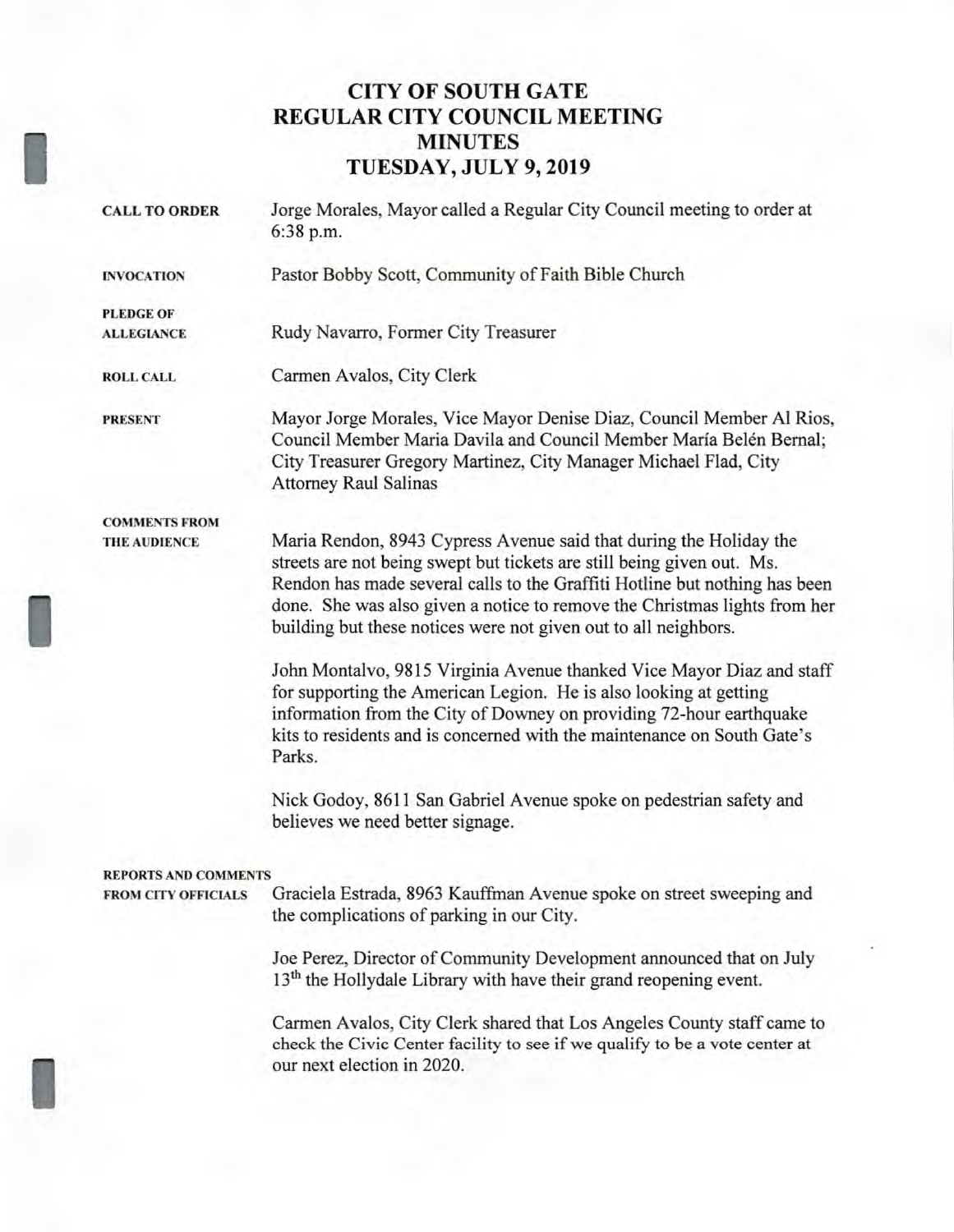## **REGULAR CITY COUNCIL MEETING MINUTES OF JULY 9, 2019**

| <b>REPORTS AND COMMENTS</b><br><b>FROM CITY OFFICIALS</b> |                                                                                                                                                                                                                                                                                                                                                                                                                                           |  |  |  |
|-----------------------------------------------------------|-------------------------------------------------------------------------------------------------------------------------------------------------------------------------------------------------------------------------------------------------------------------------------------------------------------------------------------------------------------------------------------------------------------------------------------------|--|--|--|
| <b>CONT'D</b>                                             | Council Member Rios invited the public to Salt Lake Park for the Metro<br>Service Council meeting on transportation on Thursday, July 11. There<br>will be two workshops for nonprofits hosted by the SELA Collaborative in<br>Lynwood on July 19 <sup>th</sup> .                                                                                                                                                                         |  |  |  |
|                                                           | Council Member Bernal spoke on Social Media and the how it can be<br>useful to inform the public on what projects the City is working on. She<br>also thanked staff for the extra time it takes for them to respond to these<br>posts.                                                                                                                                                                                                    |  |  |  |
| <b>CONSENT CALENDAR</b>                                   | Agenda Items 1, 2 and 3 are were unanimously approved by motion of<br>Council Member Davila and seconded by Council Member Rios.                                                                                                                                                                                                                                                                                                          |  |  |  |
| 1<br><b>URBAN GREENING</b>                                | The City Council unanimously approved A and B during Consent<br>Calendar.                                                                                                                                                                                                                                                                                                                                                                 |  |  |  |
|                                                           | Approved Amendment No. 2 to Contract No. 3352 with The Trust<br>a.<br>for Public Land to extend the contract by 12 months, and to<br>provide funds to prepare a supplemental study to the Phase I<br>Cultural Resources Assessment and Section 106 Compliance<br>Study, and to prepare a Jurisdictional Delineation Report which is<br>required by the United States Army Corps of Engineers, in an<br>amount not-to-exceed \$14,917; and |  |  |  |
|                                                           | Authorized the Mayor to execute Amendment No. 2 in a form<br>b.<br>acceptable to the City Attorney.                                                                                                                                                                                                                                                                                                                                       |  |  |  |
| <b>WORKERS'</b>                                           |                                                                                                                                                                                                                                                                                                                                                                                                                                           |  |  |  |
| <b>COMPENSATION</b>                                       | The City Council unanimously approved A and B during Consent<br>Calendar.                                                                                                                                                                                                                                                                                                                                                                 |  |  |  |
|                                                           | Ratified the Director of Administrative Services' execution of the<br>a.<br>"Request to Bind Coverage" to secure the excess workers"<br>compensation insurance policy (policy) with Safety National<br>Corporation through Alliant Insurance Services, Inc., for the one-<br>year period of July 1, 2019 through July 1, 2020;                                                                                                            |  |  |  |
|                                                           | Authorized the Director of Administrative Services to execute all<br>b.<br>additional documents required to finalize the policy with Safety<br>National Casualty Corporation; and                                                                                                                                                                                                                                                         |  |  |  |
|                                                           | Authorized payment, in the amount of \$150,138, to Alliant<br>c.<br>Insurance Services, Inc., for the policy issued by Safety National<br>Casualty Corporation.                                                                                                                                                                                                                                                                           |  |  |  |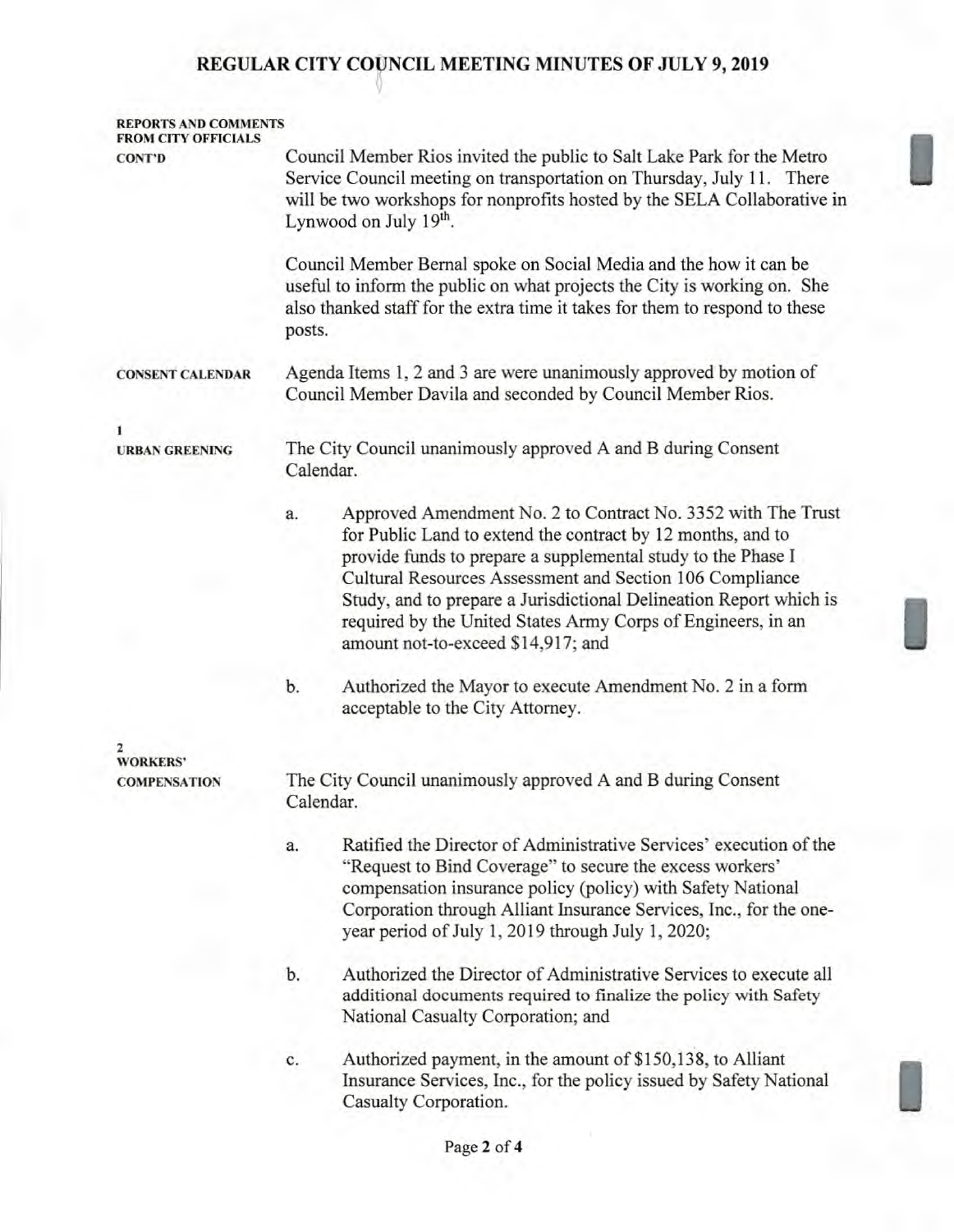# **REGULAR CITY COUNCIL MEETING MINUTES OF JULY 9, 2019**

| $\overline{\mathbf{3}}$ |                        |                                                                                                                |                                                                                                                                                                                                                                                                                                                                                                                                                                            |  |
|-------------------------|------------------------|----------------------------------------------------------------------------------------------------------------|--------------------------------------------------------------------------------------------------------------------------------------------------------------------------------------------------------------------------------------------------------------------------------------------------------------------------------------------------------------------------------------------------------------------------------------------|--|
| <b>MINUTES</b>          |                        | The City Council unanimously approved A and B during Consent<br>Calendar.                                      |                                                                                                                                                                                                                                                                                                                                                                                                                                            |  |
|                         |                        | a.                                                                                                             | Approving the Regular Meeting minutes of May 28, 2019; and                                                                                                                                                                                                                                                                                                                                                                                 |  |
|                         |                        | b.                                                                                                             | Approving the Regular Meeting minutes of June 11, 2019.                                                                                                                                                                                                                                                                                                                                                                                    |  |
| 4                       |                        |                                                                                                                |                                                                                                                                                                                                                                                                                                                                                                                                                                            |  |
|                         | <b>STREET SWEEPING</b> |                                                                                                                | The City Council unanimously approved A, B and C by motion of Council<br>Member Bernal and seconded by Council Member Davila.                                                                                                                                                                                                                                                                                                              |  |
|                         |                        | a.                                                                                                             | Approved Agreement (Contract No. 3542) with Nationwide<br>Environmental Services, for citywide street sweeping services, for<br>a five-year term, in an amount not-to-exceed \$678,960, annually,<br>for Fiscal Year 2019/20 through Fiscal Year 2021/22 and<br>\$692,539, annually, for Fiscal Year 2022/23 through Fiscal Year<br>2023/24, which excludes the costs and services necessary to reduce<br>parking restrictions to 2 hours; |  |
|                         |                        | b.                                                                                                             | Appropriated \$38,960 from the unassigned fund balance of the<br>Street Sweeping Fund to Account No. 214-730-31-6101 (Street<br>Sweeping—Professional Services) to cover the cost of this<br>Agreement for Fiscal Year 2019/20; and                                                                                                                                                                                                        |  |
|                         |                        | c.                                                                                                             | Authorized the Mayor to execute the Agreement in a form<br>acceptable to the City Attorney.                                                                                                                                                                                                                                                                                                                                                |  |
|                         |                        |                                                                                                                | Council Member Bernal directed staff to inform the City Council in the<br>event that a subcontractor is used to sweep City streets.                                                                                                                                                                                                                                                                                                        |  |
| <b>RECESS</b>           |                        | The City Council recessed at 7:22 p.m., and reconvened at 7:27 p.m., with<br>all Members of Council present.   |                                                                                                                                                                                                                                                                                                                                                                                                                                            |  |
| 5                       |                        |                                                                                                                |                                                                                                                                                                                                                                                                                                                                                                                                                                            |  |
| <b>PARKING</b>          |                        | The City Council approved A and B by motion of Council Member Davila<br>and seconded by Council Member Bernal. |                                                                                                                                                                                                                                                                                                                                                                                                                                            |  |
|                         |                        | a.                                                                                                             | Received and filed a presentation on the Draft Citywide Parking<br>Study; and                                                                                                                                                                                                                                                                                                                                                              |  |
|                         |                        | b.                                                                                                             | Directed staff to agendize the Citywide Parking Study at a future<br>City Council Meeting to finalize its recommendations.                                                                                                                                                                                                                                                                                                                 |  |
|                         |                        |                                                                                                                |                                                                                                                                                                                                                                                                                                                                                                                                                                            |  |

I